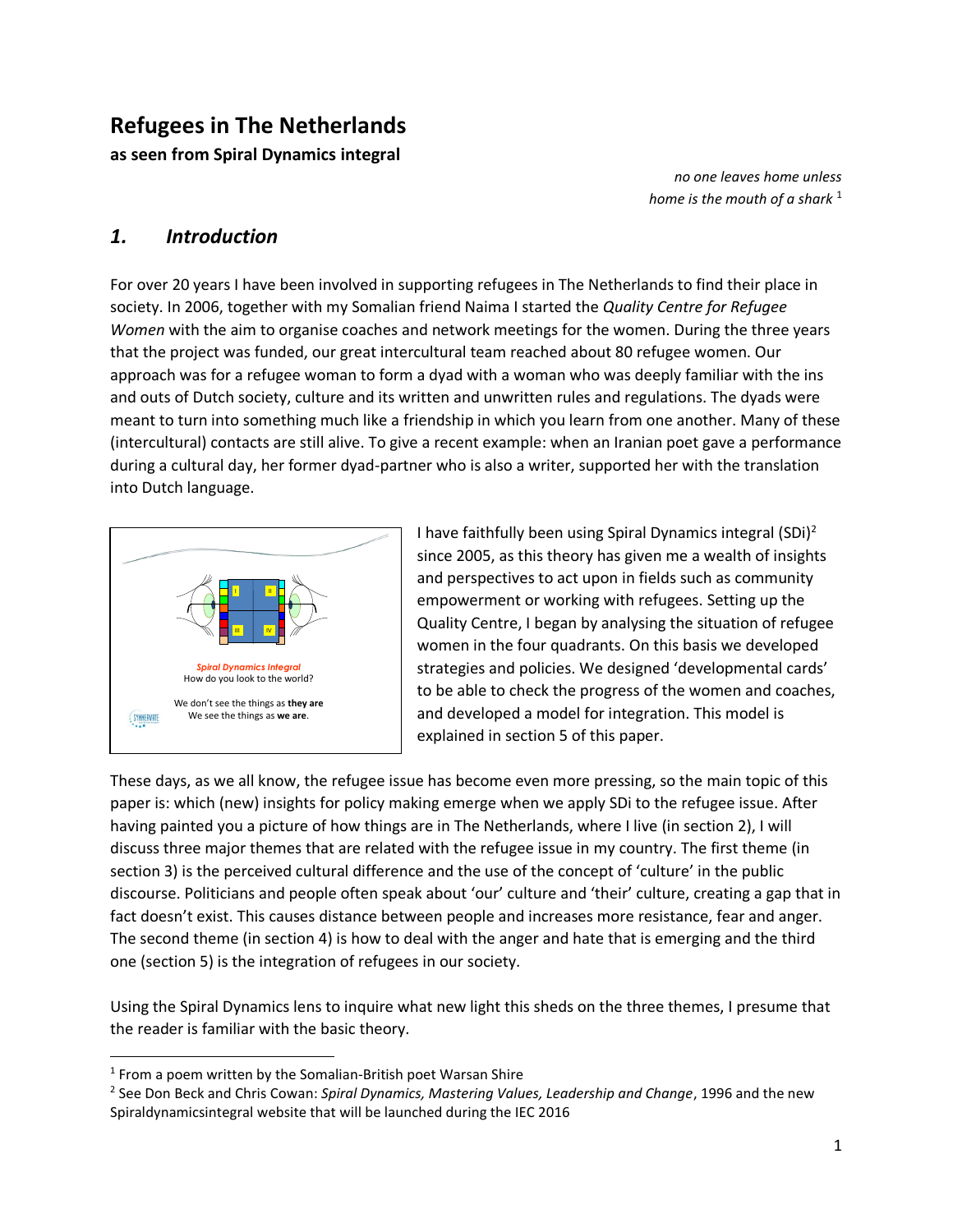#### *2. The situation in The Netherlands*

In the past The Netherlands has been a country that welcomed people from other countries, mainly because of economic reasons. From the end of the 16<sup>th</sup> century, protestant people from all over Europe fled to The Netherlands out of fear of persecution by the Catholic Church. Many of them were craftsmen, artisans, artists, scientists and they contributed a lot to the wealth of a period of thriving in the  $17<sup>th</sup>$ century that we call our Golden Age. However, the situation of most immigrants was quite poorly, they lived mostly at the outskirts of the city doing jobs that weren't paid very well. Between 1500 - 1800 more than 1,5 million immigrants came to live here. There were no big conflicts between the different groups of the population in this time when borders were not clearly defined yet. There were no restrictions to where one could live so people moved around to find a good place to live. Live and let live was the rule.

Around the year 1800, there was an increase in constitutional structures which was combined with clarifying boarders between the different states. Around 1850, the Netherlands counted 3 million inhabitants and the economic situation had deteriorated. In bad times generally nationalistic attitudes emerge and in 1849 the Dutch government adopted a Law for Strangers: from now on refugees needed to have papers and financial means in order to get a foot in the door. In the period 1850 – 2000 the growth of the population was caused mainly by the natural increase. There was little immigration with even more people emigrating than coming in. During World War I nearly 1 million Belgians lived temporarily in our country but they went back when the war was over. And after World War II some 300,000 people immigrated from Indonesia, that we had occupied as a colony for over 400 years.

Our present multicultural society started mainly in the seventies. Because of the booming economy, businesses needed labour. Men were recruited from Southern Europe and later on from Morocco and Turkey. They stayed and later brought their families over. Around 1975, many people from Surinam domiciliated in The Netherlands when this colony got its independence. As to refugees we had some from Chili and Eastern Europe (3,300 Hungarian refugees in 1956). The arrival of refugees from former Yugoslavia, the Middle-East and Africa started in the nineties.

Looking through the SDi lens, one can see that The Netherlands was a quite peaceful country that has real difficulties to deal with Red. After World War II, all efforts were oriented on creating a new wealthy society and sustainable peace. Orange was booming. From the sixties onwards, the Green 'Meme emerged strongly: people did all kinds of personal emotional work and communication courses, organisations devoted themselves to changing and improving the world. Optimism ruled. Then, in the nineties, partly because of economic reasons, the ground shifted. A more right-wing, and even neoliberal, politics came along. One of the effects of this shift is a growing societal gap between people living from the traditional value systems (Purple, Red and Blue) and the Orange/Green. This is reflected in the refugee issue.

We are generally known as a tolerant country. From a historic perspective this seems to be true, but in the nineties and especially after 9/11, part of the population became fearful and turned against 'foreigners'. A few political parties took the issue of foreigners up as their main topic and according to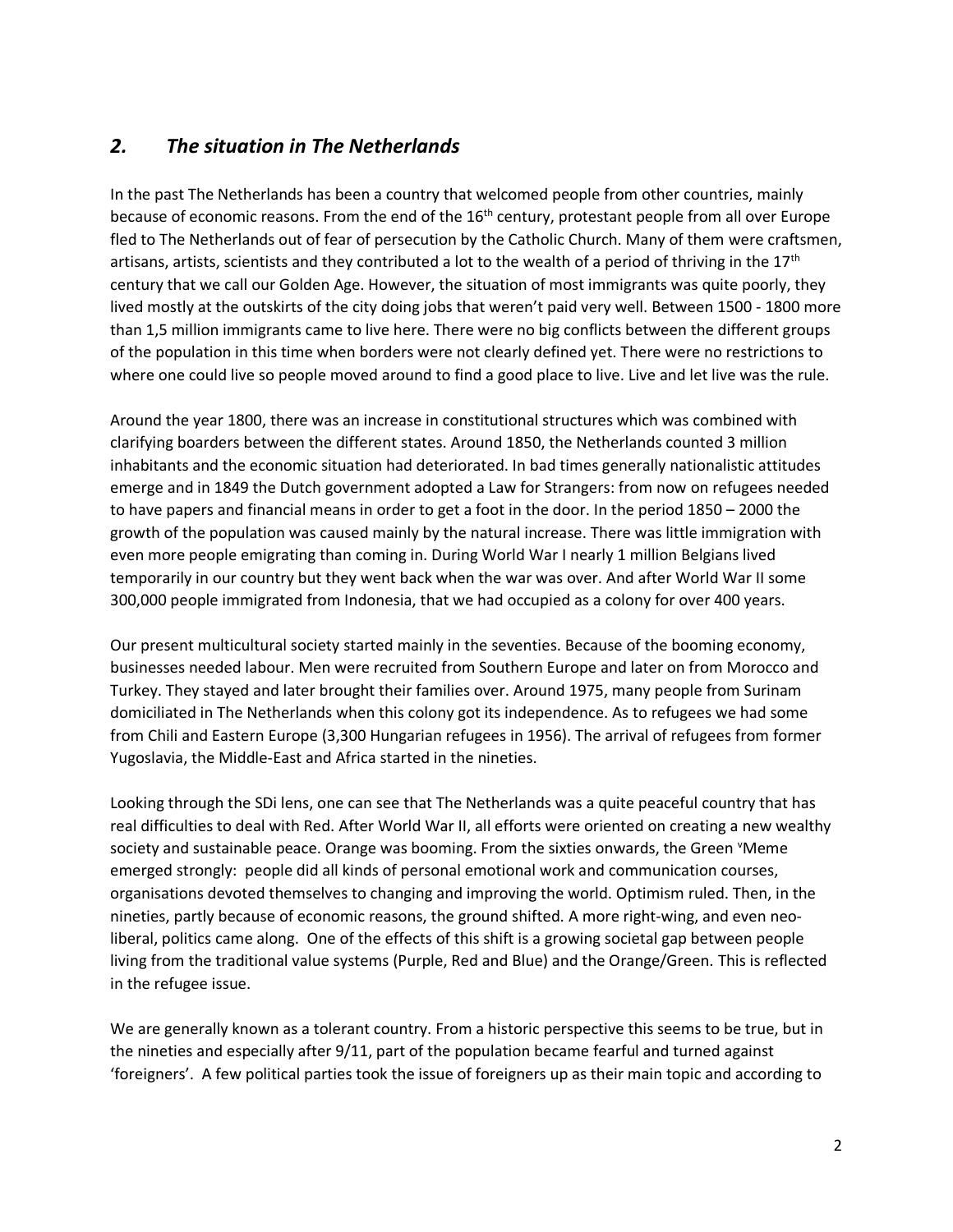recent polls the party of the populistic politician Wilders would become the biggest if national elections were held. Can we do anything to influence the course of things….?

# *3. 'Our' culture?*

The first theme I want to look into deeper is the use of the concept of culture. By default, many people react to incoming refugees and other migrants or any conflicts that arise from this complex issue, with the judgment: "*'They' have to adjust to 'our' values, norms and way of life"*. The terms 'our' culture and 'their' culture are used time and time again in politics, in institutions, on the street and in the (social) media and deployed at all levels. It seems that everything is said and made clear with this differentiation. In fact, it is very misleading.

Part of the Dutch population thinks that "all refugees are Muslim; their relationship between men and women is unequal by definition; they don't support freedom of expression, democracy and a free way of life; they are criminals, they might rape our wives and daughters, or be terrorists, in brief: they are very dangerous and not like us. If they want to stay here, they have to become like us".

People are afraid that their own way of life would be threatened because of the presumed character of 'their' culture: "I am used to wear miniskirts in summer, but if they are here, I cannot do that anymore". Or: "We cannot let our daughters cycle alone to school because they have to go by the asylum centre". Other people are more concerned about the presumed negative effects of caring for the newcomers on their life: "My daughter and her family are waiting for an own house for more than 5 years, and they just arrived and already got one". "They cancelled the day-care for my father, yet these people get everything they want, for free".

We can observe that in many circumstances true or balanced information is missing and that fear is driving the way of thinking and acting of many people. Prejudices abound and are freely expressed. People don't see the difference between refugees and economic migrants. Often they are struggling with their own life issues and feel they are not seen by politics. Obstacles to creating more awareness and nuanced thinking are that different groups of the population use different sources of information and that opinion making mainly happens in homogeneous social groups and networks, where the same (old) messages are repeated.

Many facilities for the newcomers are organized on the basis of this paradigm that *'they' have to adjust to 'us'.* For instance, the education for the incoming refugee children has the Green character that is usual in The Netherlands. Whereas these children are used to strict Blue school structure, missed several years of their school attendance because of war and being on the run and have had intense and horrific experiences. Instead of working on their own in mixed groups such as the Dutch children have been used to from an early age, these children need a safe environment and classical instruction. They also need space to share their stories and feelings of fear, sadness, bereavement and shock. The good intentions of the more complex Green value system are out of sync with the life circumstances of the refugee children.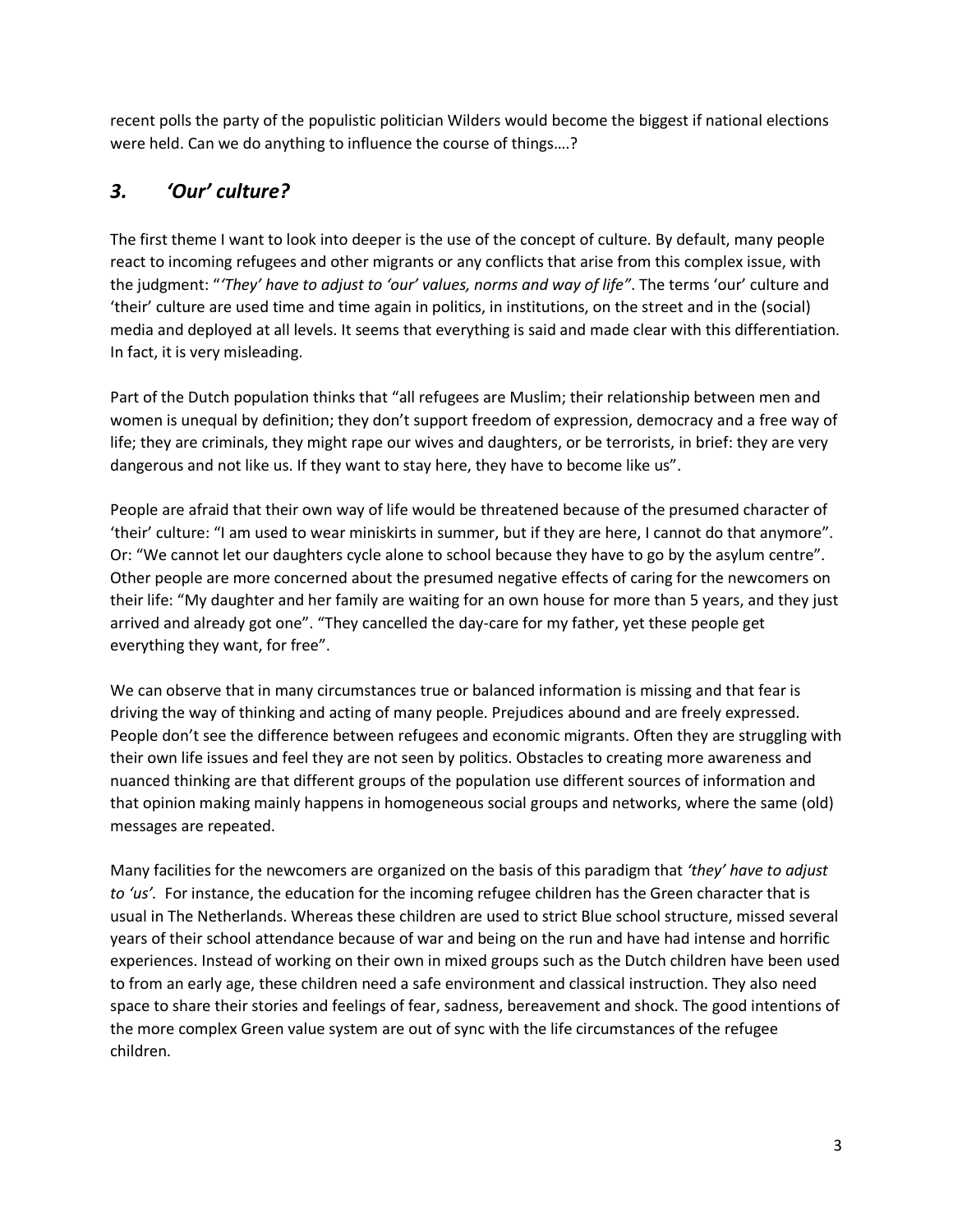So, what is OUR culture and what is THEIR culture? Often it appears that the speaker by WE refers to the white indigenous Dutch and by THEY means people from another ethnic background even if they have the Dutch nationality. However, at least more than 20% of the current Dutch are not originally rooted here and this number is probably higher. These people are certainly part of the Dutch WE. In my opinion these dualistic terms cause confusion and a wrong image of all involved actors. Our queen Maxima once publicly said: "There is not one 'Dutch culture'" and she is right. The Dutch population is very diverse as it consists of many different groups with their own cultures and ways of life. So what we are talking about?

#### *What is meant by culture?*

So let us see if we can create more clarity to this matter. What is meant by the concept of 'culture'? You can look at human beings and the similarities and differences

between them in various ways.

- Universal (like all other men): In some aspects all people are the same with a comparable physical, mental and spiritual appearance. All people share the same basic needs of food and shelter and experience the same basic emotions like
- Every man is in certain aspects:
- like all other men,
- like some other men
- like no other man

anger, love, sadness, sexuality and fear. General differences are gender, age or physical abilities. Cultural (like some other men): People live in various social systems, e.g.: family, school, friends, work, religious institutions, a neighbourhood. Each social system has a specific way of living and working together, called its culture. Culture is the "common world of experiences, values and knowledge that is characteristic for that social system". It is a shared world of meaning: anyone knows what is meant by certain words, gestures, habits, clothing. Every child is raised in a specific (sub)culture and during their life they will meet and include many other cultures. A cultural lens is not static but changeable. Each day we shape and form our cultures in public and private dialogues. Cultural lenses are a resource when acting in the outside world: you know what is expected from you and how you can realise your goals. If you are a stranger like new refugees in The Netherlands are, you have to come to understand all these new (sub)cultures and find your way.

- Individual (like no other man): Any human being has their own capacities and talents, a specific personality and a unique way of structuring information in the brain. We are able to reflect on our own behaviour and can develop and change. The way each person relates to their own existence is unique.

These three approaches are complementary. They each explain a part of the human condition. But, under this differentiation in universal, cultural and individual aspects a deeper layer is visible. These are the Universal Codes of the vMemes. Spiral Dynamics gives us another lens to look at similarities and differences between people. Human beings develop during their life through the Spiral: the different vMemes/value systems/perspectives that have emerged up till now. People who share a specific value system have a lot in common, although it might look if they are quite different. My book about Roma in Eastern-Europe appeared to be well applicable to the rural population of Malawi. The specific cultural manifestation of value systems might differ but the fundamental source is the same.

#### *Spiral Dynamics*

Generally, Western people think that their way of living - or the so-called Western culture - is very special. "We are wealthy, we earn a lot of money, we live in decent houses, we have beautiful clothes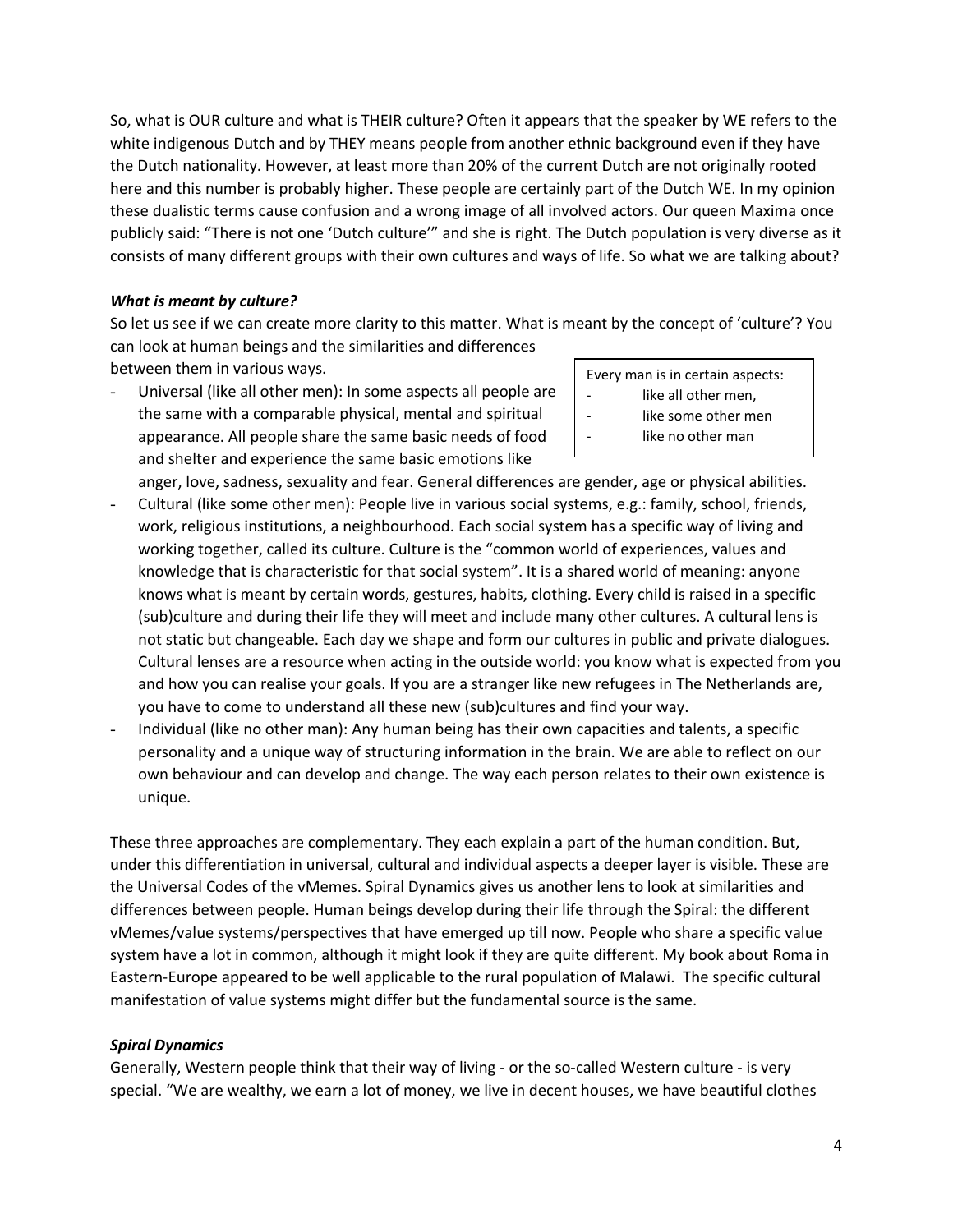fitting in the hype of that moment, we can buy anything, we are smart, we have the freedom to do what we want, no restrictions, we are successful in all we do like in technical or health innovations; we have a democratic state and all institutions that are needed in society, we have our free time to spend on hobbies and holidays. And we deserve that all. Here we accept gay people, here is freedom of expression, we are tolerant towards other people, we can discuss our tensions instead of using weapons, we treat all people as equals, we help the rest of the world to become democratic and rich, too. These are 'our' values and norms."

Seen from the Spiral, however, these values and norms belong to the Orange and Green value systems. Because of a firm Blue foundation, it became possible for many western countries to bloom in the Orange realm and for part of the population to develop the Green perspective. But in fact, any person, any organisation and any country on earth has the potential to develop along the Spiral if the life conditions are favourable. It is not a 'Western' privilege.

Even in my country that nowadays functions in dominant Orange/Green based on strong Blue, around half of the population is still living from the traditional perspectives (Purple, Red and Blue). My colleagues Wilbert van Leijden and Paul Zuiker wrote a book about the Dutch history in spiral terms<sup>3</sup>. It is highly interesting to read about Beige, Purple and Red life conditions and perspectives in my country in history that are easily comparable with the present life conditions in the Middle-East or Africa. And it is good to realise ourselves that regression never is far away.

Probably, the countries from which refugees and migrants come to Europa, have life conditions and a current dominant value system – or Centre of Gravity - that is less complex and thus lower on the evolutionary spiral than those of the European countries they flock to. In current Syria the Centre of Gravity is Beige-Red, before the civil war it was Red-Blue. However, the people themselves operate from various value systems. Many Syrian refugees are educated people functioning in Blue and a little Orange. African countries mainly are centred in Purple-Red as are many African refugees and migrants, but there also are countless Africans who function from Blue and more complex perspectives. We can see that refugees differ from each other in their developmental paths. Some are traditional, some are entrepreneurial, others have a broad worldview. Blue, Orange, Green and Yellow are not the property of the Western countries. These systems are accessible for everyone, provided their living conditions are favourable for development.

Each country has its own developmental story, just as its inhabitants do. We can see the emergence of the various value systems, the current Centre of Gravity and also the regression that takes place when life conditions exacerbate. The challenge for the receiving countries is to adjust their policies to the various value systems, and to design and implement a differentiated approach to support new comers to find their place in society. As Don Beck says: *"it is not about colour or culture but about codes".*

 <sup>3</sup> Wilbert van Leijden en Paul Zuiker: *Nederland op doorbreken*. Emergent Publishing 2012- [www.valuematch.net](http://www.valuematch.net/)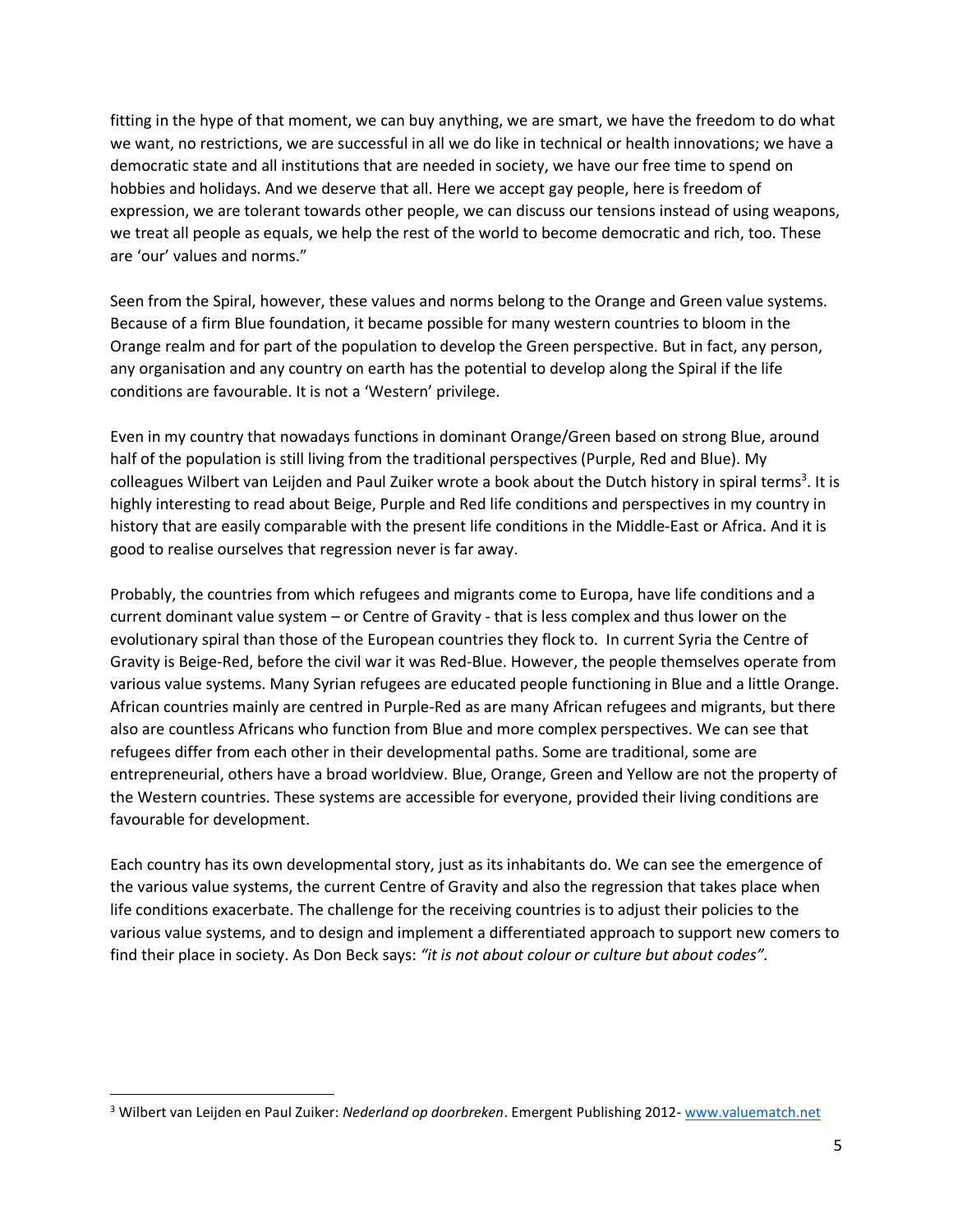## *4. How to deal with Red?*

The second theme is how to deal with the current anger and hate that is arising in our society. Aggression and violence by words or deeds is a manifestation of an unhealthy Red value system. In this phase of its development, The Netherlands has real difficulties to find effective answers to deal with Red. Of course, we have inhabitants operating from all the different value systems, in healthy or unhealthy ways. We have our unhealthy Red in criminal scenes, gangs or domestic violence and in section 3 I highlighted the Blue characteristic to think in 'Us vs Them' terms. On the other hand, the Blue plight to follow and implement the 1951 Refugee Convention is deeply felt, especially by people working in governmental institutions. We also have strong Orange and Green vMemes and a little Yellow. But somehow the firm attitude that is needed to deal with Red seems to have disappeared through the imperative of Green tolerance. However far The Netherlands might have developed, at this moment it lacks healthy Purple and healthy Red. And even a healthy Blue outside of the bureaucratic structures. Our traditional foundation is wavering.



On the other hand, our next natural step will be the Yellow perspective, so we have to work on that too,

to find better ways to deal with rising Red as you can see from the graph depicting the distribution of the value systems in my country, our 'vMEME Barcode'<sup>4</sup> .

As to the refugees, the general Orange opinion is "We need to protect freedom of expression, so let's support people who are prosecuted for their opinion" and "We can use smart human capital and we need workers to keep our economy and health care systems going". The Green attitude is worded as: "We welcome all people, all refugees, all migrants, regardless of numbers". The

Orange-Green expresses a rational, quite open, tolerant attitude towards immigrants. Government on local, regional and national levels operate mainly from these vantage points. Most policy makers do their best to organise temporary protection and asylum centres. The number of private initiatives to support refugees is enormous: there are much more volunteers than refugees! Also many church members are active in organising activities like sports for children and Dutch lessons.

Although people from all layers of society are involved in the volunteer work, the gap between the two parts of the Dutch society shows. Many (young) people from the traditional value systems feel neglected by the liberal government and seem to be disconnected from the Orange-Green success and progress. They feel fear and anger, and are susceptible to nationalistic talk. The strongest and most violent

 <sup>4</sup> See Elza Maalouf: *Emerge! The Rise of Functional Democracy and the Future of the Middle East*, p. 188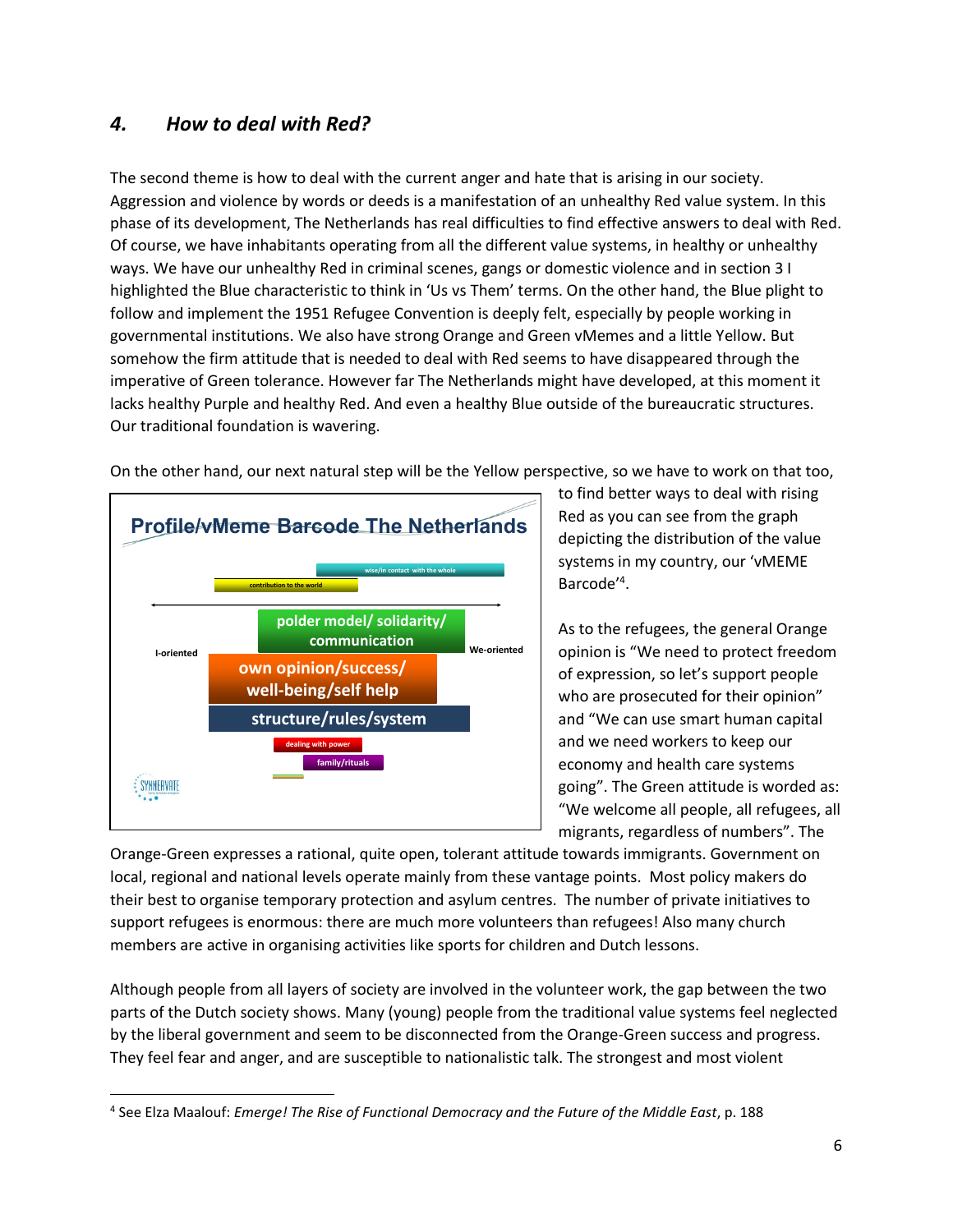resistance against 'foreigners' is rooted here in Red/Blue, as is support for IS. Confronted with this phenomenon, the Orange-Green feels powerless, only asks for more protection. The awareness that we have to invest in these citizens has decreased. The current philosophy behind policy making is mainly about self-help and own responsibility.

It is difficult to deal with the anger and hate against migrants that is emerging. In a village where an asylum centre was planned, people hung a dead pig in the trees. Twenty men with balaclava's on assaulted a temporarily asylum centre where 150 refugees lived including 50 children. They threw eggs, and worse, Molotov cocktails. At the same time, we have to deal with IS and the possibility of terrorist attacks. This situation increases the prejudices against the Islam in general, and against Muslim and black people in our country.

#### **The 'ACE model**

I like to introduce Don Beck's and Elza Maalouf's Assimilation-Contrast-Effect or "ACE model as a helpful approach to these dilemmas. In Elza's excellent book Emerge!<sup>5</sup> she gives a thorough explanation of this model that is based on the Value-systems. In any given conflict there are two camps fighting each other. When you look at these camps through the Spiral lens you can see the same levels and the same roles on both sides:



History and experience teach us that it is useless to try to influence each other from the lowest levels. Flamethrowers, zealots and ideologues from both sides will not listen to each other and just continue their way of thinking and acting. Higher up on the pyramid/in the Spiral there is less distance between the representatives of both camps. They want to meet to find solutions to end their conflict. However, they too cannot influence those troublemakers downstairs. Negotiations with the loudest voices dominating the scene will repeatedly result in failure. The only way out is via the moderates on each side. Moderates are able to influence the ideologues and the zealots. They are acceptable for most of them. They will be listened to and thus can change the dialogue. This is why the role of moderate Muslim thinkers, imams, schools and practitioners is of such importance and why we have to appreciate them instead of accusing them and mixing them up with extremists. This is why the silent part of the Dutch

 <sup>5</sup> Elza Maalouf: *Emerge! The rise of functional democracy and the future of the Middle East*. 2014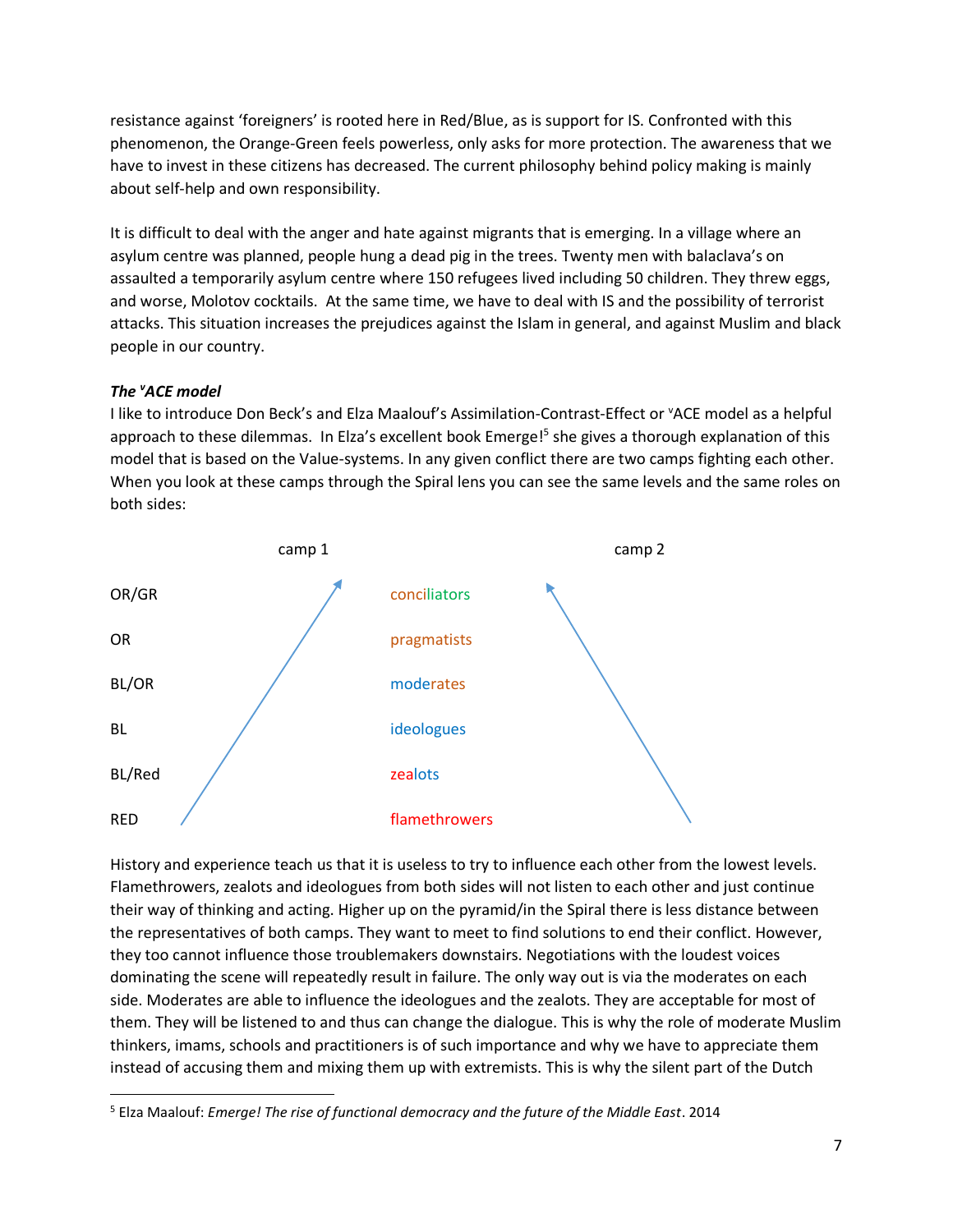population that also consists of moderates, has to express themselves in public and in their social networks. This is why the tendency of the media to look for sensation and the extremes is contra productive.

Don Beck has designed a four-point strategy on how to drive the hearts and minds of people away from the corrosive effects of the 'Us vs Them' dynamic. In the words of Elza Maalouf<sup>6</sup> these four steps are:

- 1. Create a wedge between the radicals (flamethrowers, zealots and the closed-system ideologues) and the more moderate positions on each side of the value spectrum simultaneously.
- 2. Enhance the capacities of the pragmatists and the conciliators so they are able to solve the deep conflict and answer to the needs of the people.
- 3. Anticipate the radical chitchat among the flamethrowers and zealots and depress the polarizing dynamics.
- 4. Inoculate the masses and the decision makers against the 'Us versus Them' rhetoric.

The most important question then is: how do we bring the moderates and pragmatists on both sides to the table, while empowering them to reject the radical zealots and ideologues on their respective side?

In a few Dutch localities where asylum seekers were housed, a lot of unrest and resistance arose. Some groups said 'no' to any newcomer. Some said: "2000 is too much, but we can deal with 400 in our village and 200 in the neighbouring village". Some said: "All are welcome". We saw demonstrations and violent protests. The authorities reacted in various ways, listening to one of the three voices. I think that the middle voice is the most fruitful, not honouring the closed position of the NO-sayers but listening to their arguments and not uncritically following the Green voice. In fact, this stand requires functioning from a Yellow perspective: understanding the perspectives of all value systems, formulating a transcending purpose and uniting all positive forces. In one neighbourhood people from the three stands started to collaborate spontaneously, looking for new solutions. That is a very hopeful signal!

 <sup>6</sup> Emerge!, p 129-130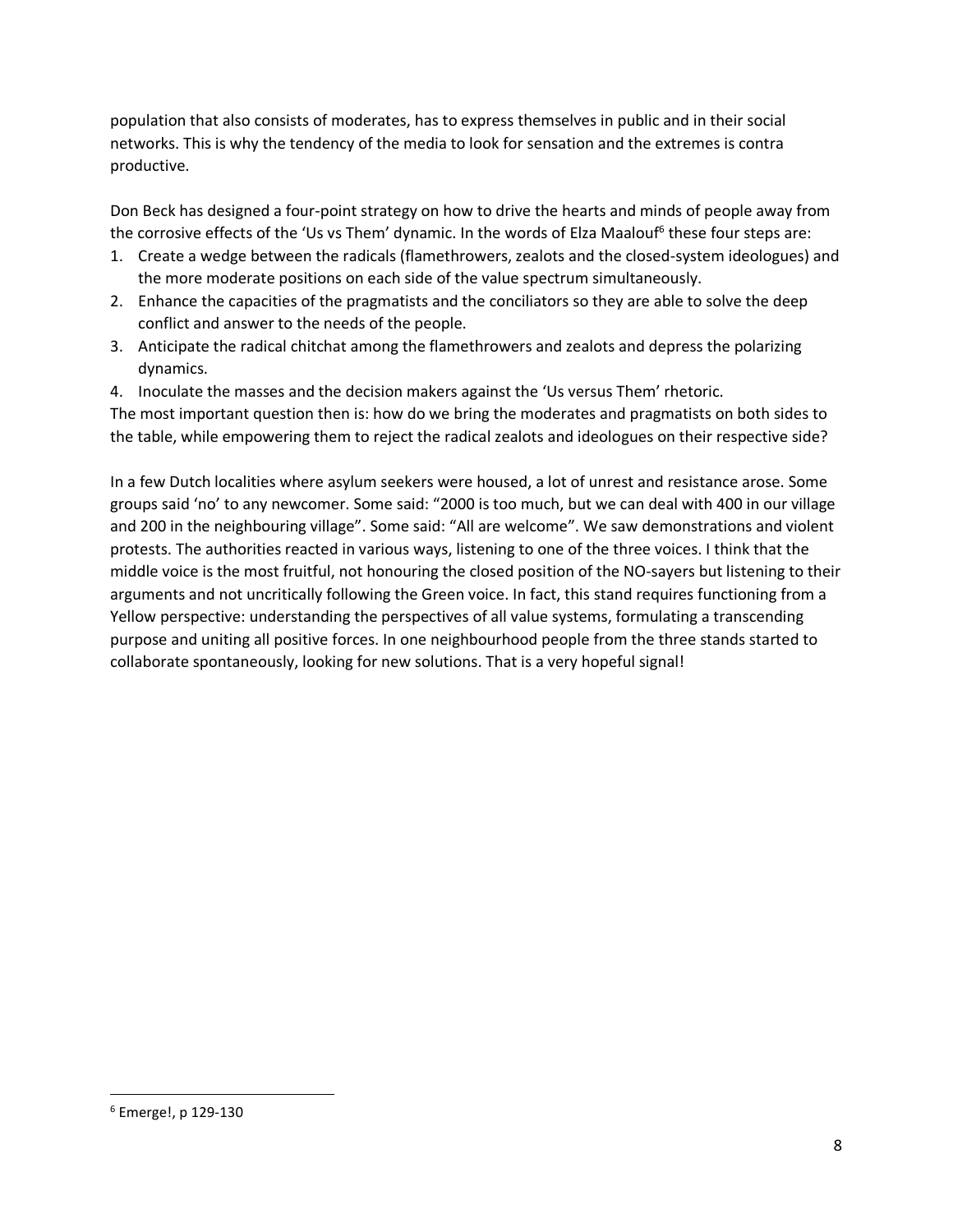

What does this mean for the role of (local) government and of institutions/ organizations that are involved in finding solutions for this issue?

Local Dutch municipalities mainly occupy the roles of the lawful (Blue) and achieving (Orange) government. More and more also the Green perspective of the networking government is included. But in order to

deal with such complicated problems as the refugee issue or terrorism a Yellow approach is needed. You have to look from a helicopter view, include all perspectives, understand what an effective approach entails and where and when the various roles are appropriate. For policy makers this participating role is completely new and difficult to implement.

An example: The main institution to organise the care for refugees in The Netherlands, called COA, is a very Blue organisation. Partially they have to be because they apply laws, rules and procedures and have to be reliable. They also have result oriented Orange sides helping them in the organisation of refugee centres anywhere in the country. However, they are not able to deal with the many local initiatives that emerge to contribute to new solutions. The mayor of a small town got furious with the COA, because the COA rejected the solution of 40 citizens, the mayor himself included, who provided space for refugees in their own houses. The COA deported all refugees including the children to other asylum centres and so deprived them of a safe start and quick integration in their new country.

It is important to realize that all four roles of local government indicated above remain essential for the functioning of a municipality or other institution. Inhabitants are different and ask for different approaches. From the Yellow perspective one is able to see the needs of the different groups in society and what language and interventions are appropriate for these groups. Like we saw in the example of education for newcomers, it is utterly important to adjust the approach to what is working for them and to let go of one's own ideas. The SDi-lens also shows clearly that more complex roles like Green and Yellow only can be developed if Blue and Orange are transcended ànd included. Looking for chain collaboration without being a reliable partner yourself, is doomed to fail. The facilitating Yellow role to support autonomous civil initiatives also asks for a firm manifestation of the other roles. However, it is not necessary that all people working in these institutions have developed into Yellow. Nevertheless, we need Second Tier/Yellow leaders who are able to design an approach that encompasses each of the levels in their own right.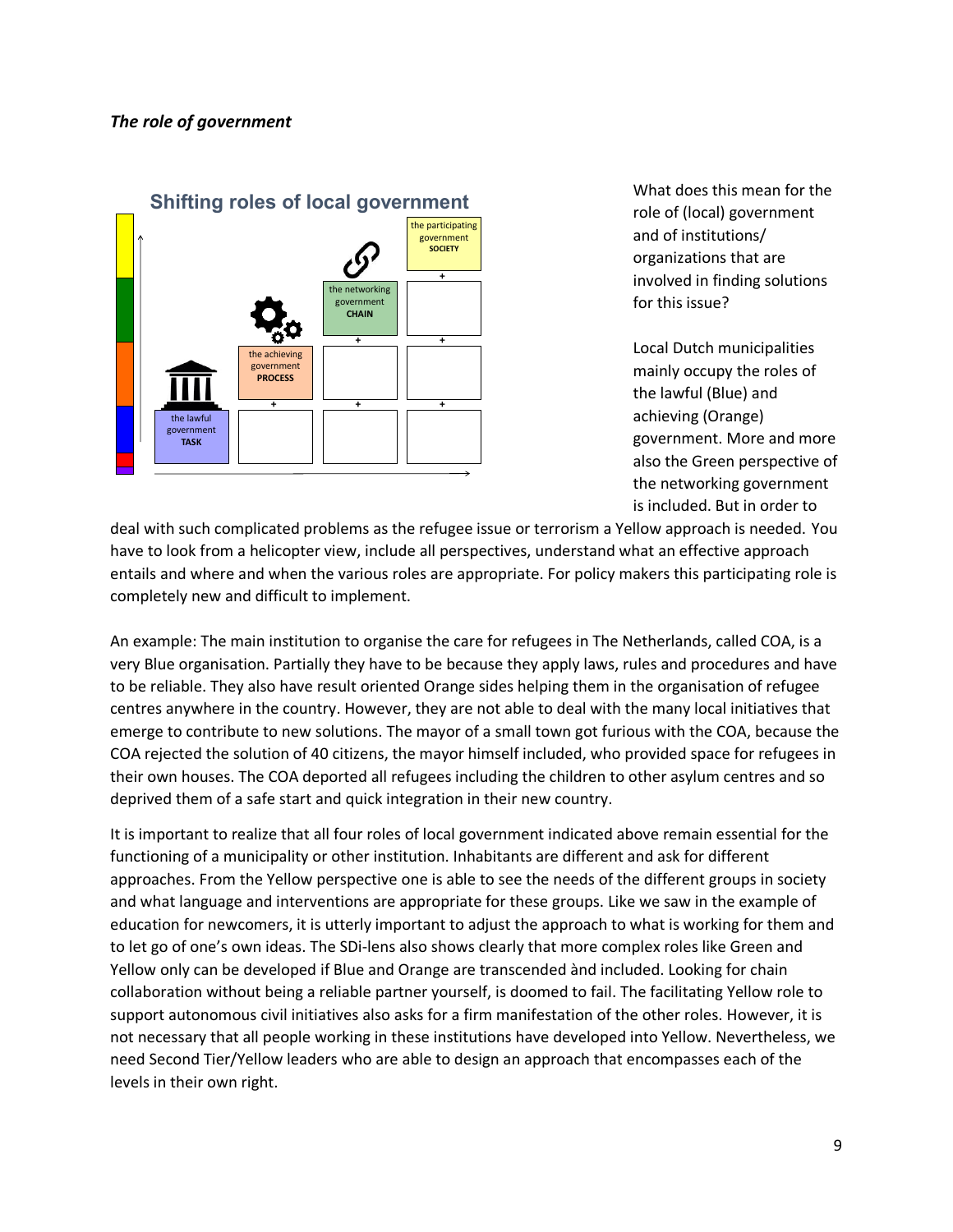## *5. A strategy towards integration*

The third theme is integration. Last year Europe was completely taken aback by the numbers of refugees and the (Red) chaos. So was The Netherlands. Now Europe tries to design (Blue) procedures to take more control of the situation. These procedures are mainly oriented towards diminishing and controlling the migration. Few people are thinking about the future: how can we facilitate a good integration of refugees in society?

#### *Steps for integration of the refugees*

In the Quality Centre for Refugee Women we learned that the integration of refugees follows certain steps. War refugees are not temporarily guests who will soon set off again. Having nowhere to go, they will stay and thus they need support to build a new existence. They have a strong drive to develop themselves, especially the women and can play a big role in becoming a member of society if they are helped in what they need to do so.

Refugees are functioning from different value systems, but the traditional value systems are most common. For instance, Syrian refugees are most familiar with Purple, Red and Blue and a few have developed into Orange. During the war, the escape, the camps and when they arrive in their new country they are, however, thrown back into Survival (Beige). People are completely disempowered and mainly need good care: shelter, food, clothing, medical and psychological help. A quick asylum procedure also is important so people know what is next. We know that endless waiting and uncertainty might cause new trauma's and put people behind.

From the survival state refugees need to climb the spiral stairs again in their new country, starting with



security, connection, a sense of being safe, being part of a (small) community (Purple). The best guarantee for this is when families, friends, people from the same town can live in close proximity of one another. At the same time as a first step towards integration contact and connections can be made with local people in the vicinity. In various towns meetings have been and are being organized where refugees and settled people make food and eat together. Those contacts are vital in the process of integration, especially if the new comers can stay in their first housing place. To have to migrate six times or more is detrimental to developing a feeling of

being at home. The best solution is to realize – also temporarily – housing and care for *small groups* of refugees and to involve local citizens in the organisation.

The third step is that people stay active and learn to be assertive in the new circumstances (Red). Refugees have shown much power and resilience in the decision to leave their home land and in their difficult journey. Often they are exhausted when they arrive, but nevertheless full of energy to jump into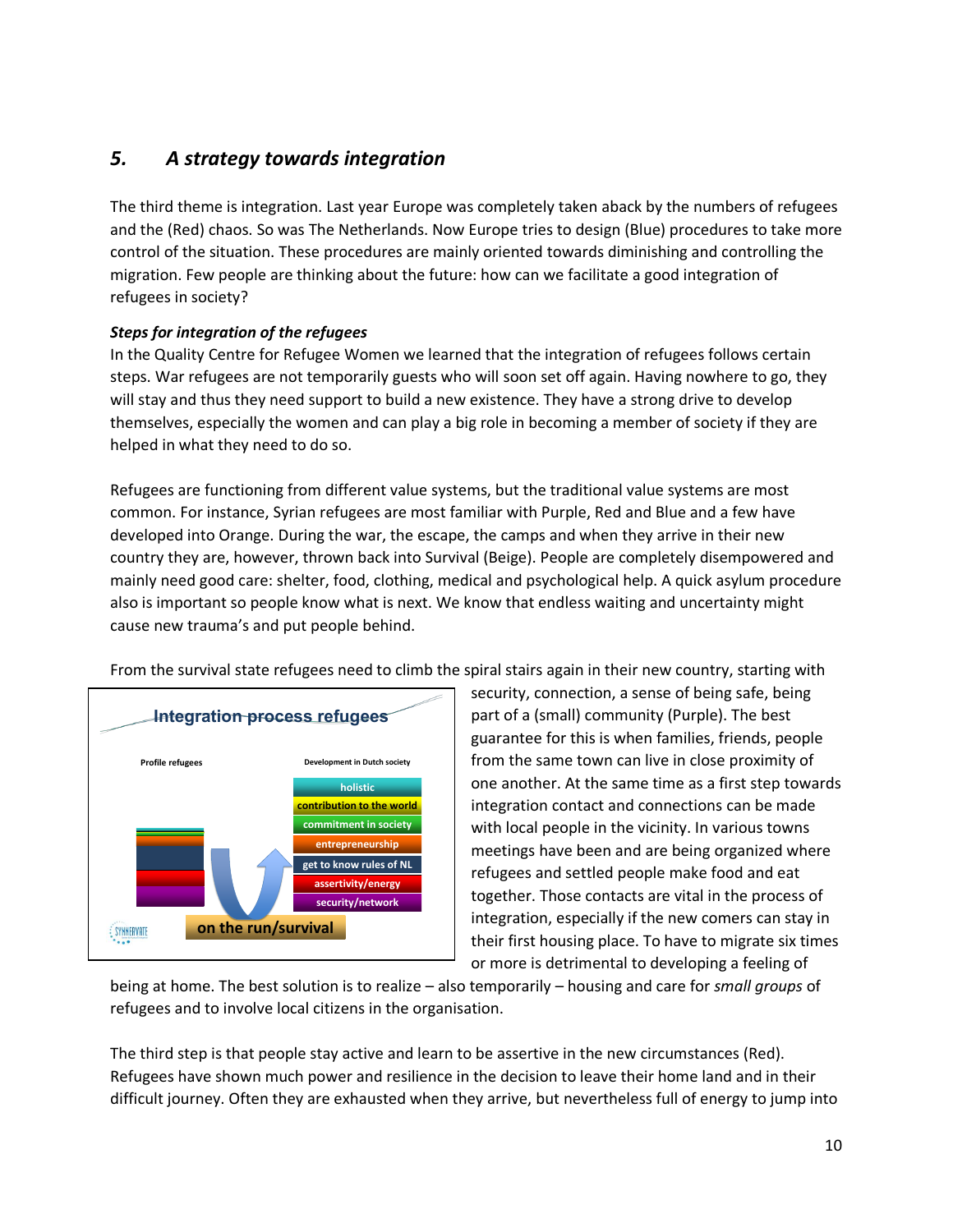their new situation. This can be used in favour of all. Children have to go to school again as soon as possible, youngsters and adults need the opportunity to immediately start with learning Dutch and/or English. Anyone must be allowed to do volunteer work or – even better – to find (temporarily) paid jobs instead of just waiting in the asylum centre for years. Being involved in all kinds of activities and regaining their strengths facilitate a natural beginning of their own new life and is the best remedy against depression and other psychosomatic diseases.

Then, for the people who are granted a licence to stay, the real settling begins: getting to know the Dutch formal and informal rules, the procedures, the many institutions, the forms and finding a balance between their familiar way of life and the norms and values of the new country. Within the Quality Centre each refugee woman was linked up with a coach, a mate, a friend to find her way through this complex societal structure (Blue).

Only after having crawled through the Spiral once more, the possibility to become entrepreneurial and successful opens up for them (Orange). They need to build a new spiral foundation in this new country. Of course, this is easier for people who already could develop higher or more complex value systems than for those who didn't get there in their country of origin. Most Syrian refugees can climb back up to the high levels they achieved earlier, but young refugees from Eritrea often get stuck in their development and stay behind in passive Red/Blue because the gap with their past is so enormous.

#### *Next steps from Yellow*

Seen from the Yellow perspective, various next steps to realize integration can be formulated and implemented by policy makers, like:

- Make a clear difference between refugees who try to escape from war, oppression and other reasons described in the Refugee Convention and economic migrants, and develop different strategies and policies for these two groups.
- Think about a new policy: *The Netherlands as an Immigration Country*. Find out how Dutch government can organize controlled immigration for refugees and economic migrants, not as an adhoc action but as a permanent activity.
- Integration of refugees means to create the life conditions for them to rebuild their traditional foundation (Purple, Red and Blue) as quickly as possible. On that basis only will they be able to find their place in society and participate in our quite individualistic and self-supporting society.
- Use the positive energy and self-organizing power of established groups in the population who are open to newcomers and facilitate their civil initiatives, like the mayor and his fellow citizens.
- Give extra attention to native and incoming Dutch groups in Purple, Red and Blue who feel threatened in their way of life and need safety and support to develop themselves towards at least a Healthy Blue or even Orange. In Amsterdam a poor functioning secondary school with many black pupils has been transformed into a great institute with clear Blue rules, strong impulses to succeed (Orange) and a lot of (Green) personal attention for the kids.
- Invest in developing countries and create jobs to diminish the need for young men to leave their country to find work.